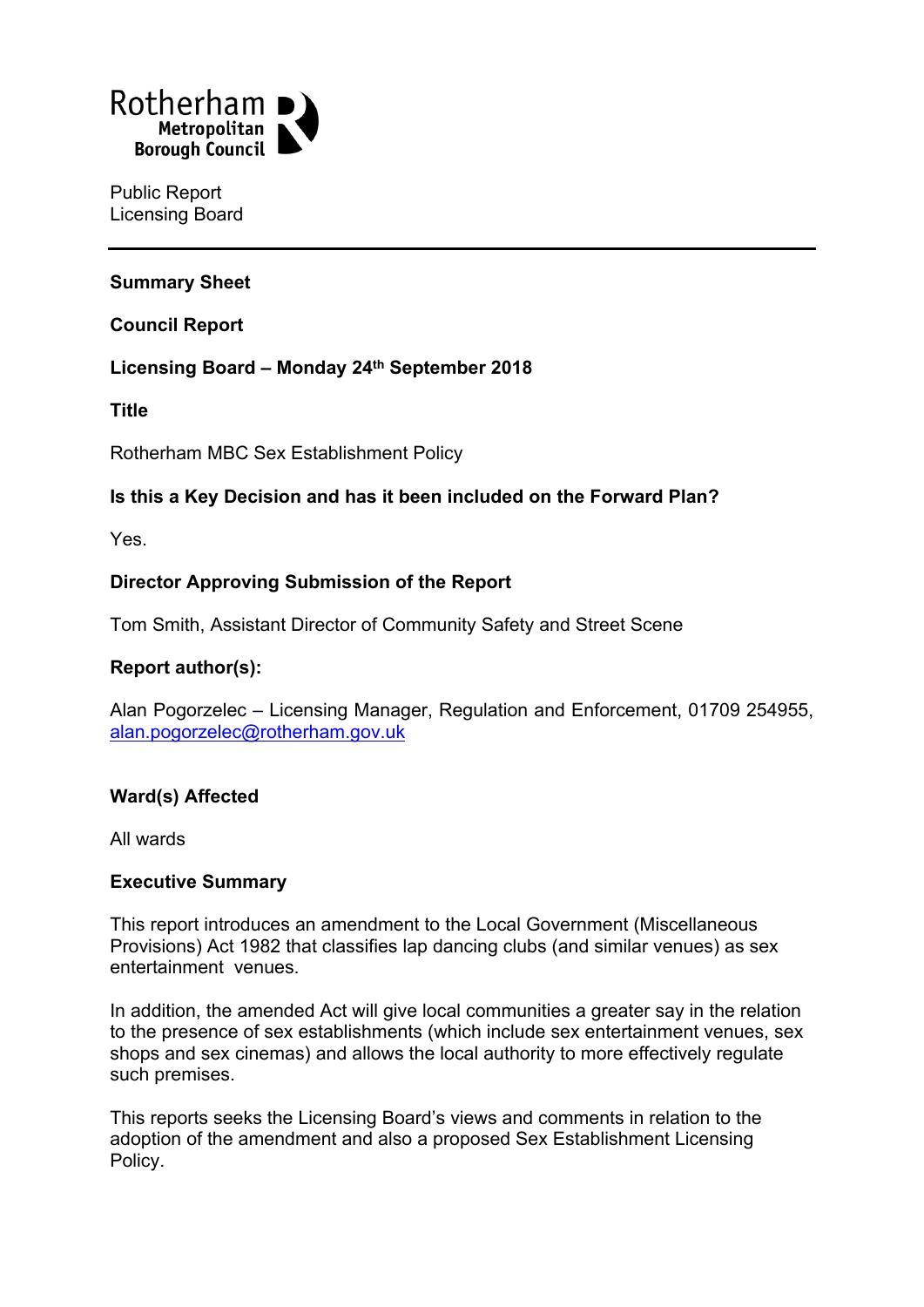### **Recommendations**

- That the Licensing Board consider and provide comment in relation to the proposed Rotherham MBC Sex Establishment Policy.
- That Members of the Licensing Board give their view in relation to the proposal to adopt Schedule 3 of the Local Government (Miscellaneous Provisions) Act 1982 (as amended).
- That the comments and views of the Licensing Board are incorporated into a further report to Cabinet in relation to both of the above matters.

## **List of Appendices Included**

• Appendix 1 - Draft Rotherham MBC Sex Establishment Policy

## **Background Papers**

• Home Office Guidance for England and Wales in relation to Sexual Entertainment Venues

### **Consideration by any other Council Committee, Scrutiny or Advisory Panel**

Decision is to be made by Cabinet – report is presented to Licensing Board for information and comment only.

### **Council Approval Required**

No.

## **Exempt from the Press and Public**

Not exempt.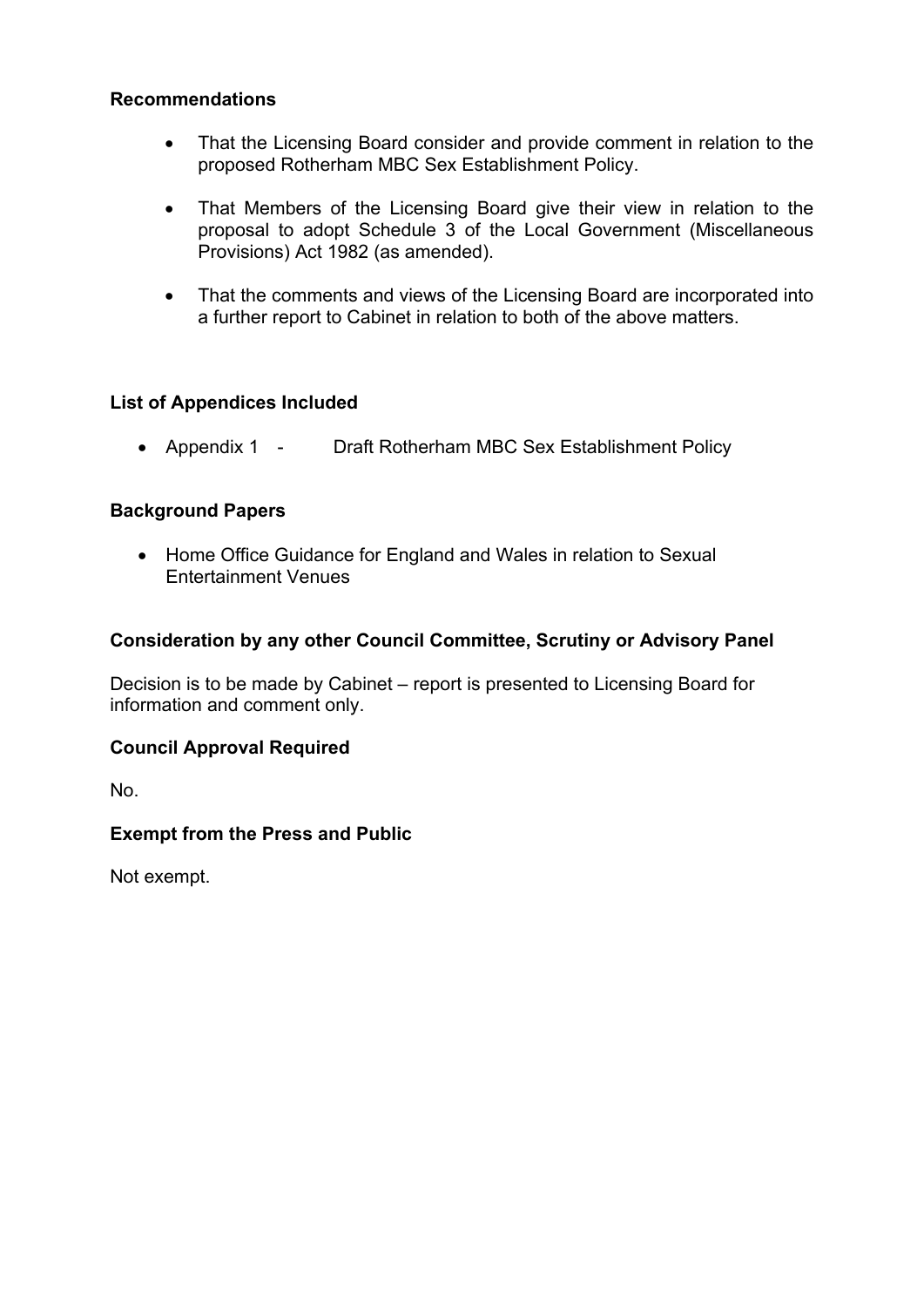## **Rotherham MBC Sex Establishment Policy**

### **1. Recommendations**

- 1.1 That the Licensing Board consider and provide comment in relation to the proposed Rotherham MBC Sex Establishment Policy.
- 1.2 That Members of the Licensing Board give their view in relation to the proposal to adopt Schedule 3 of the Local Government (Miscellaneous Provisions) Act 1982 (as amended).
- 1.3 That the comments and views of the Licensing Board are incorporated into a further report to Cabinet in relation to both of the above matters.

## **2. Background**

- 2.1 Any sex shop and sex cinema located within the Borough of Rotherham requires a licence from the Council issued under Schedule 3 of the Local Government (Miscellaneous Provisions) Act 1982 ("the 1982 Act"). Such premises are referred to in the 1982 Act as "Sex Establishments".
- 2.2 At the present time, all premises in Rotherham that provide lap dancing or similar activity require a premises licence issued under the Licensing Act 2003.
- 2.3 Although the Licensing Act provides local authorities with the ability to regulate establishments where lap dancing or similar entertainment takes place, it is generally accepted that this legislation did not give communities sufficient powers to control where lap dancing clubs etc. were established, or give local authorities sufficient powers in relation to their regulation (such as the requirement for sex establishments to apply for an annual licence – with appropriate conditions being attached as appropriate) .
- 2.4 In order to address these concerns, the Government amended Schedule 3 of the 1982 Act by way of section 27 of the Policing and Crime Act 2009 ("the 2009 Act").
- 2.5 Section 27 of the 2009 Act came into effect in April 2010 and had the effect of reclassifying lap dancing clubs and similar as 'sexual entertainment venues' and added these to the category of "sex establishment" within the 1982 Act (along with sex shops and sex cinemas). These provisions allow local authorities to consider and determine applications on potentially wider grounds than is permitted under current law and will give local people a greater say over the regulation of sex establishments in their area.
- 2.6 Importantly, the amended Schedule 3 allows local authorities to set a policy in relation to the licensing of sex establishments that sets out the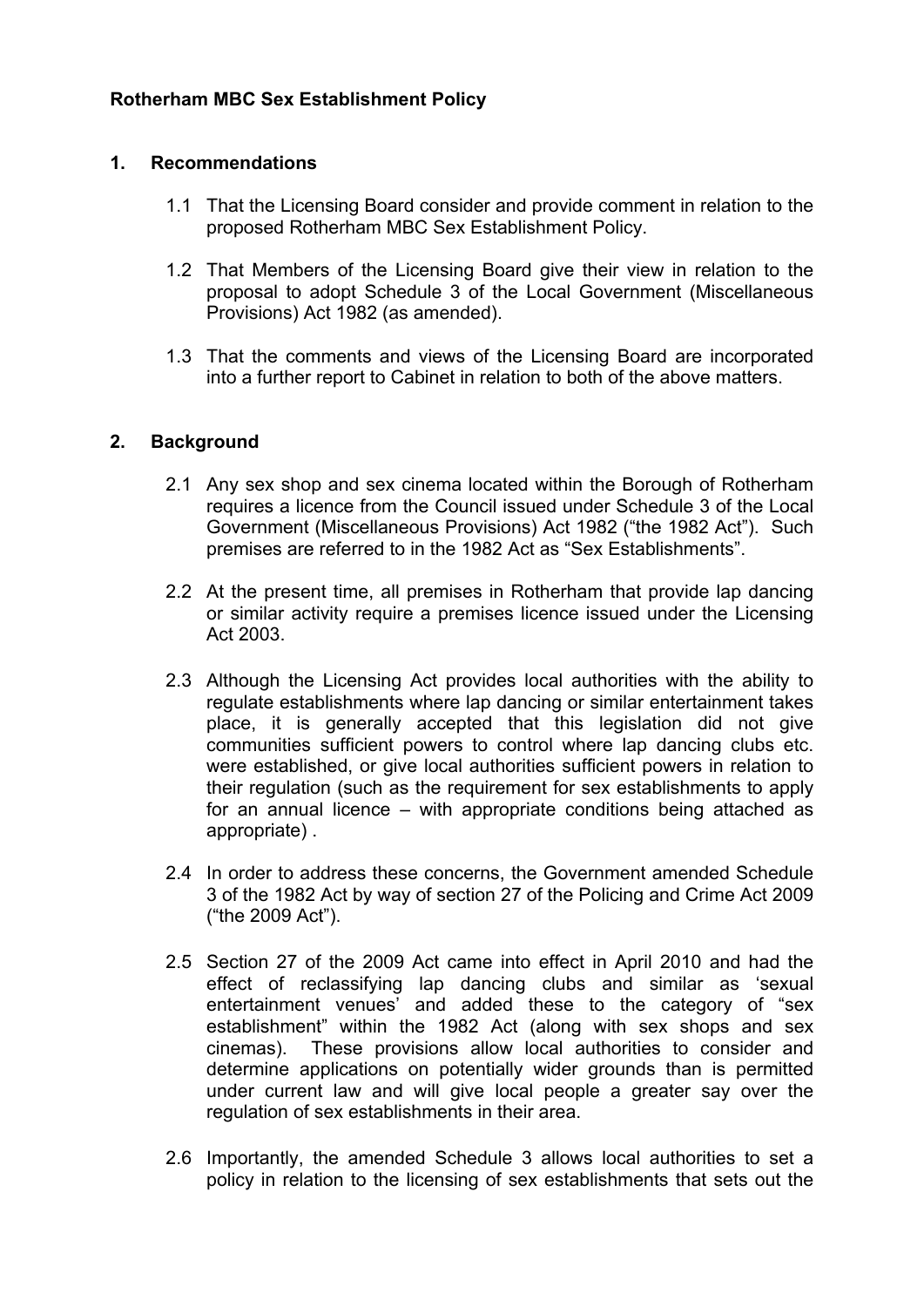authority's approach to the licensing of these premises – including the setting of licence conditions, restrictions on locations and limits on the number / type of sex establishments within the authority's area.

- 2.7 However, the amendments to Schedule 3 of the 1982 Act will only apply where they are adopted by local authorities. This report outlines the reasons why adoption is considered necessary, and introduces a proposed policy for the control of sex establishments within Rotherham.
- 2.8 The scheme of delegation has yet to be confirmed, however as the Licensing Board is currently responsible for determining matters around sex shops, the views of the Board are important in the development of any policy regarding a function which is relevant to their work.
- 2.9 Once the Licensing Board have given their views, these will be incorporated into a report to the Council's Cabinet. If Cabinet is minded to adopt the amended Schedule 3 and the proposed Sex Establishment Policy then officers will commence the relevant processes (which will include a period of public consultation) , before a bringing a report back to the appropriate Council meeting seeking formal adoption of Schedule 3 and the Sex Establishment Policy.

#### **3. Key Issues**

- 3.1 Schedule 3 of the Local Government (Miscellaneous Provisions) Act 1982 provides local licensing authorities with adoptive licensing provisions for sex establishments, comprising the categories of sex shops and sex cinemas.
- 3.2 The majority of venues providing lap dancing, table dancing or other similar striptease entertainment currently need hold only premises licences with music and dancing issued under the 2003 Act to operate lawfully. Applications for premises licence under the 2003 Act are subject only to considerations relevant to the four licensing objectives:
	- The prevention of crime and disorder
	- Public safety
	- The prevention of public nuisance and
	- The protection of children from harm.
- 3.3 Paragraph 2A of Schedule 3 as inserted by Section 27 of the Policing and Crime Act 2009 defines the newly created category of 'sexual entertainment venue' as "any premises at which relevant entertainment is provided before a live audience for the financial gain of the organiser or the entertainer". The meaning of 'relevant entertainment' is "any live performance or live display of nudity which is of such a nature that, ignoring financial gain, it must reasonably be assumed to be provided solely or principally for the purpose of sexually stimulating any member of an audience (whether by verbal or other means)".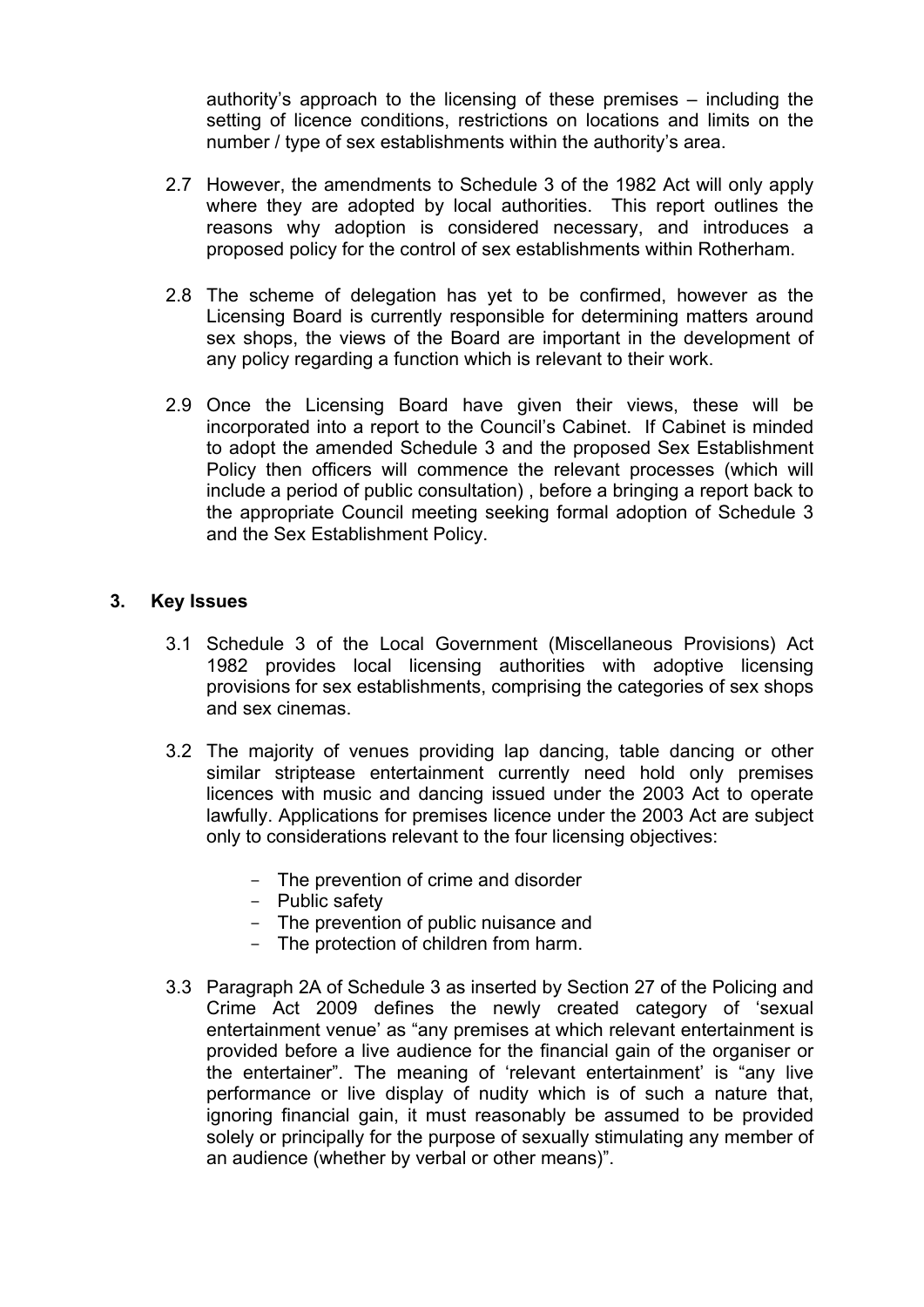- 3.4 Guidance produced by the Home Office provides that while local authorities should judge each case on its merits, the definition of relevant entertainment would be expected to apply to the following forms of entertainment as they are commonly understood:
	- Lap dancing
	- Pole dancing
	- Table dancing
	- Strip shows
	- Peep shows
	- Live sex shows
- 3.5 The guidance emphasises that although reference is made to "live display of nudity" the mere fact that there is a display of nudity does not mean that a sex establishment licence will necessarily be required. For example, if the display forms part of a drama or dance performance in a theatre, in most cases it cannot reasonably be assumed to be provided 'solely or principally for the purpose of sexually stimulating any member of the audience'.
- 3.6 Schedule 3 sets out the definition of a 'display of nudity'. In the case of a woman, it means exposure of her nipples, pubic area, genitals or anus and, in the case of a man, it means exposure of his pubic area, genitals or anus.
- 3.7 The provisions do include some clarifications and exemptions. Spontaneous displays of nudity or a lap dance by a customer or guest will not result in the premises being classified as a sexual entertainment venue. Furthermore, paragraph 2A(3) of Schedule 3 sets out those premises that are not sexual entertainment venues. These are:
	- Sex shops and sex cinemas (which fall into other categories under the 1982 Act);
	- Premises which provide relevant entertainment on an infrequent basis. These are defined as where:
		- No relevant entertainment has been provided on more than 11 occasions within a 12 month period;
		- No such occasion has begun within a period of one month beginning with the end of the previous occasions; and
		- No such occasion has lasted longer than 24 hours.
- 3.8 Premises which provide relevant entertainment on an occasional basis will continue to be regulated by the 2003 Act. Premises which provide relevant entertainment on a regular basis will require a licence under the 1982 Act and, in all probability, a further licence under the 2003 Act should alcohol or late night refreshment sales be intended, but they will no longer be able to operate only under a 2003 Act licence alone.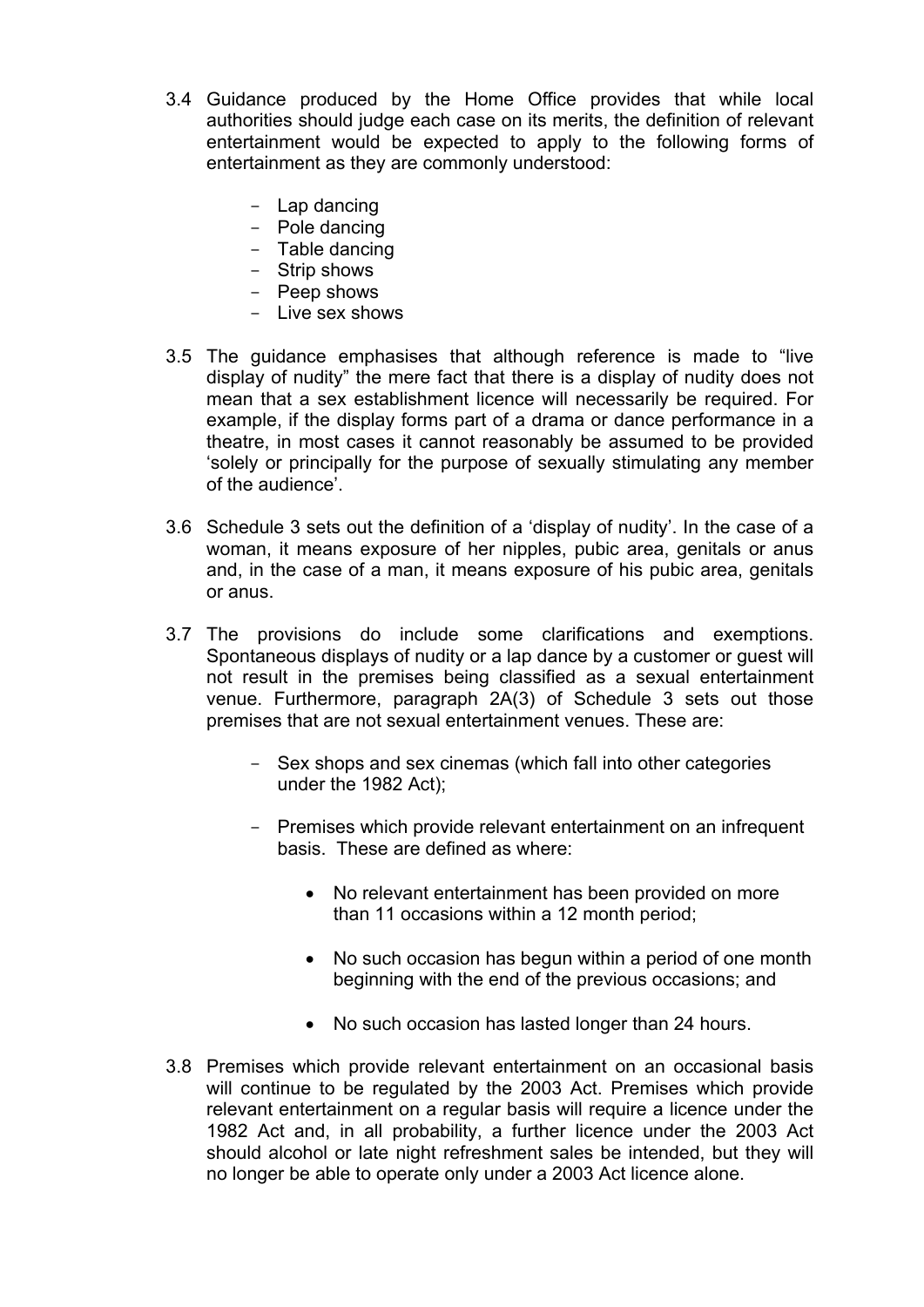#### Application process

- 3.9 Schedule 3 of the 1982 Act outlines the application process for a sex establishment licence, and provides details of the circumstances that merit (or may merit) refusal of an application for a licence.
- 3.10 Applications for a licence should be made in writing and should provide all details as set out in the 1982 Act and the Council's Sex Establishment Licensing Policy.
- 3.11 In addition, the application process will require:
	- The payment of a reasonable fee
	- Public advertisement of applications by way of a notice exhibited at the premises for a period of 21 days and a notice published in a local newspaper
	- Written objections to be lodged relevant to the ground for refusal of a licence and
	- Public hearing of the application and any objection(s) to the application.
- 3.12 The 1982 Act sets out mandatory grounds for the refusal of an application and makes it clear that a licence must not be granted
	- To a person under the age of 18
	- To a person who is for the time being disqualified due to the person having had a previous licence revoked in the area of the appropriate authority within the last 12 months
	- To a person, other than a body corporate, who is not resident in an EEA State or was not resident throughout the period of six months immediately preceding the date when the application was made or
	- To a body corporate which is not incorporated in an EEA state or
	- To a person who has, within a period of 12 months immediately preceding the date when the application was made, been refused the grant or renewal of a licence for the premises, vehicle, vessel or stall in respect of which the application is made, unless the refusal has been reversed on appeal.
- 3.13 Additionally, a Council may choose to refuse a licence on discretionary grounds where:
	- The applicant is unsuitable to hold the licence by reason of having been convicted of an offence or for any other reason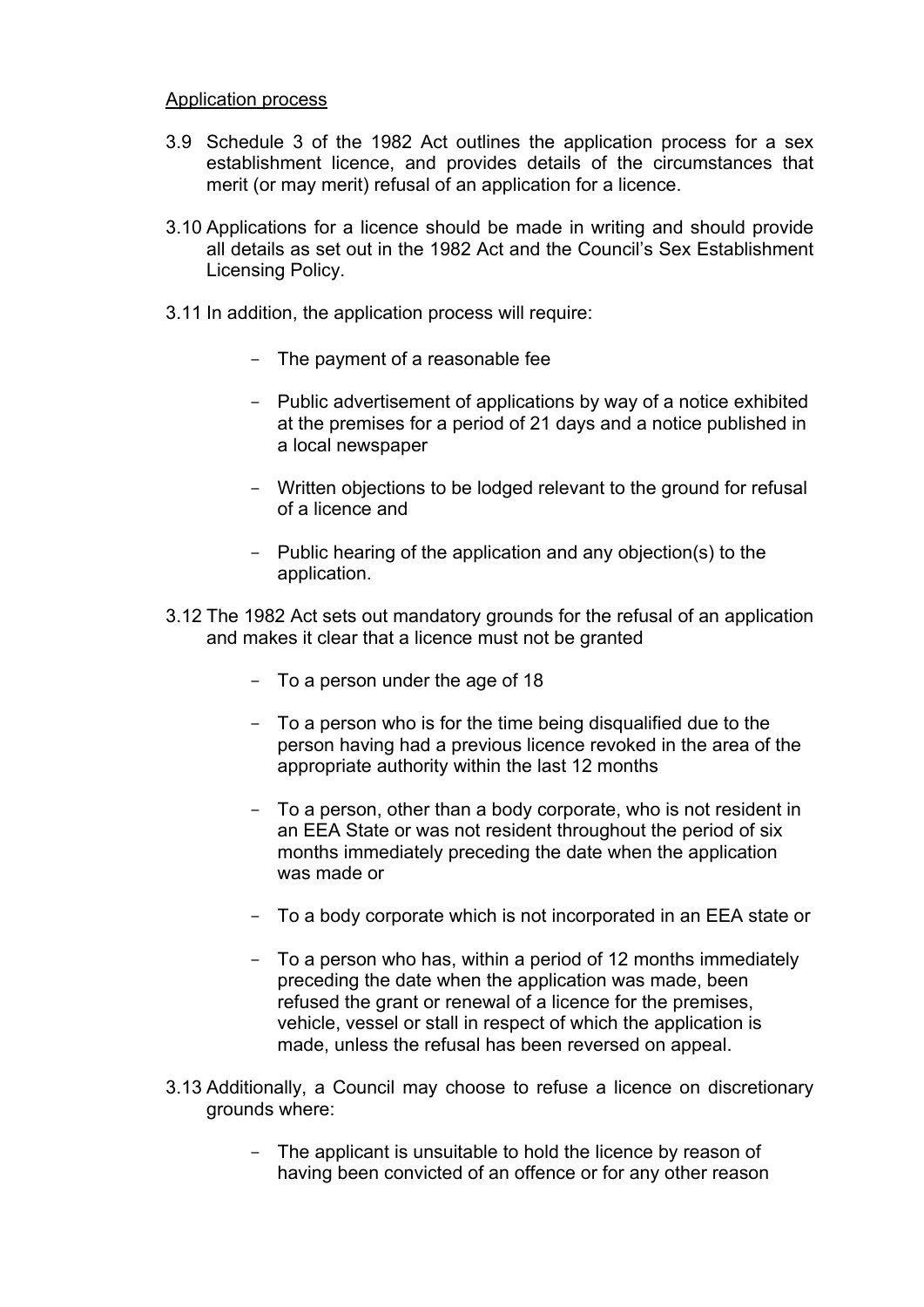- If the licence were to be granted, renewed or transferred the business to which it relates would be managed by or carried on for the benefit of a person, other than the applicant, who would be refused the grant, renewal or transfer of such a licence if he made the application himself
- The number of sex establishments, or of sex establishments of a particular kind, in the relevant locality at the time the application is determined is equal to or exceeds the number which the authority consider is appropriate for that locality
- That the grant of the licence would be inappropriate, having regard:
	- To the character of the area or the relevant locality, or
	- To the use to which any premises in the vicinity are put, or
	- To the layout, character or condition of the premises, vehicle, vessel or stall in respect of which the application is made.
- 3.14 Further information in relation to locality considerations is provided below.

## **Locality**

- 3.15 As stated above, a local licensing authority may refuse applications on grounds related to an assessment of the 'relevant locality'. The Home Office guidance establishes that it is reasonable and potentially useful to future applicants for a local authority to decide in advance of receiving applications that certain areas are, or are not, appropriate locations for sex establishments or a particular number of sex establishments.
- 3.16 The proposed Rotherham MBC Sex Establishment Licensing Policy identifies examples of such sensitive locations, and these include:
	- Residential areas
	- Parks / play areas
	- Places of worship
	- Women's refuge facilities
	- Family leisure facilities such as cinemas, theatres and concert halls
	- Youth facilities
	- Places used for celebration or commemoration
	- Schools and other education establishments
	- Cultural leisure facilities such as libraries and museums
	- Historic buildings
	- Retail shopping areas
- 3.17 The locations will be specifically referenced during the public consultation period that will take place as part of the adoption process. The views of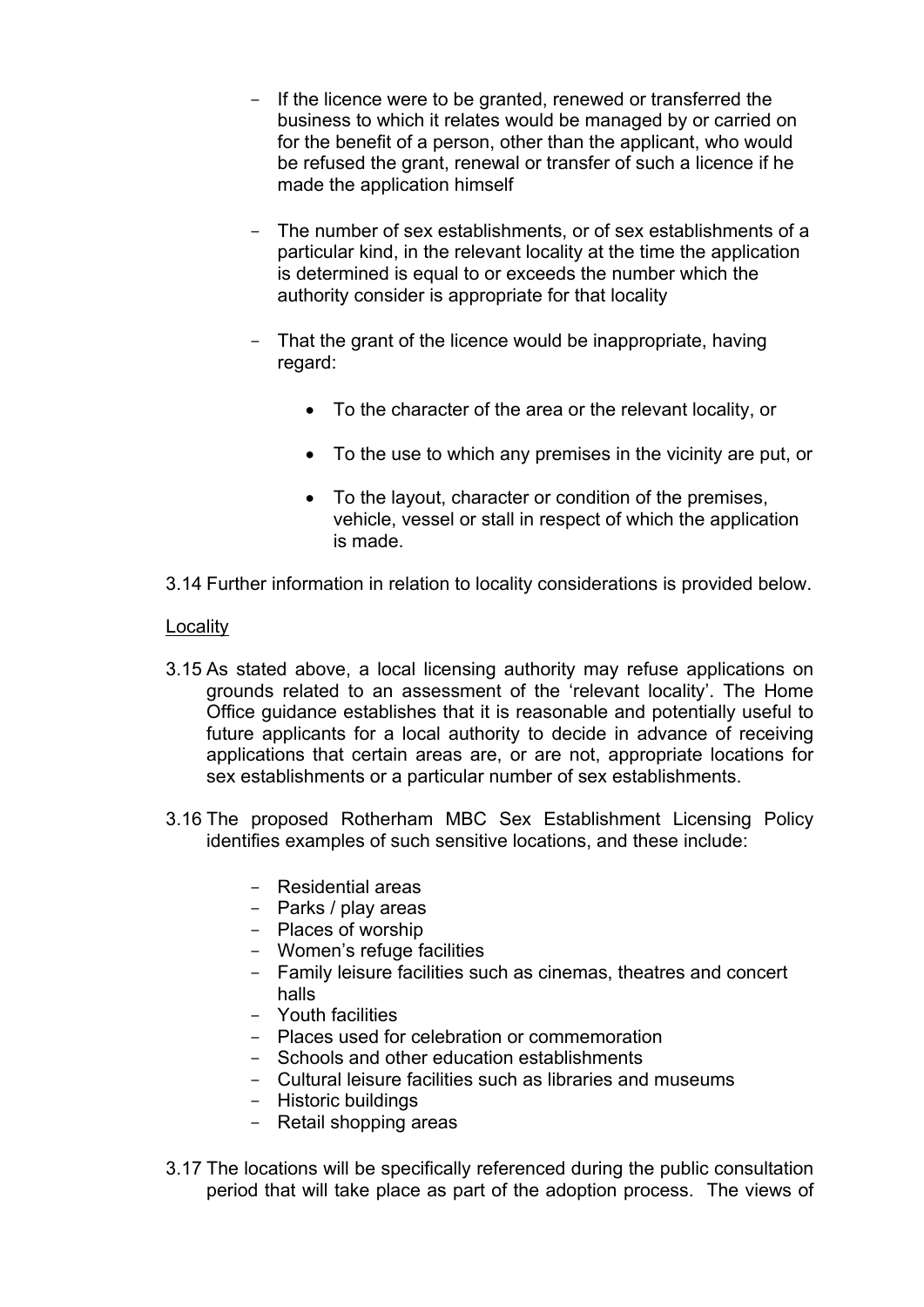respondents will be taken in account when considering the appropriateness of these locations for inclusion in the policy.

- 3.18 When considering a particular application case law has indicated that the relevant locality does not have to be a clearly pre-defined area nor are local authorities required to be able to define its precise boundaries.
- 3.19 Therefore, while a local authority is not prevented from defining the exact area of the relevant locality, it is equally free to conclude that it simply refers to the area which surrounds the premises specified in the application and does not require further definition.
- 3.20 Nevertheless a local authority's view of what constitutes a locality could be open to challenge if they took a completely unreasonable view of the area covered, and therefore it would be appropriate for the licensing authority to confirm the their interpretation of the term "relevant locality" on a case by case basis.
- 3.21 Case law also indicates that a relevant locality cannot be an entire local authority area or an entire town or city.
- 3.22 Once the appropriate authority has determined the relevant locality, it should seek to make an assessment of the 'character' of the relevant locality and how many, if any, sex establishments, or sex establishments of a particular kind, it considers appropriate for that relevant locality. 3.38 Section 27 amends paragraph 12(3)(c) of Schedule 3 to allow local authorities to determine an appropriate number of sex establishments of a particular kind. In practice, this means that the appropriate authority may, for example, decide that a particular locality is suitable for a sex shop but is not suitable for a sexual entertainment venue or vice versa.
- 3.23 The draft policy proposes that rural, built up and residential areas are unacceptable localities for sexual entertainment venues to be located – however this proposal will be considered as part of the public consultation.
- 3.24 The policy further proposes that all areas outside of Rotherham town centre are unacceptable localities for sexual entertainment venues to be located due to their proximity to rural, built up or residential areas.
- 3.25 Although there is residential accommodation within the town centre, it is considered that the late night economy means that the town centre would be an acceptable locality to locate sexual entertainment venues. Again, this will be considered as part of the public consultation.
- 3.26 The extent of the town centre area referred to above is detailed in the Council's Sex Establishment Licensing Policy.
- 3.27 Taking the above into consideration, it is proposed that it would be inappropriate to issue a licence to a sexual entertainment venue outside of the town centre.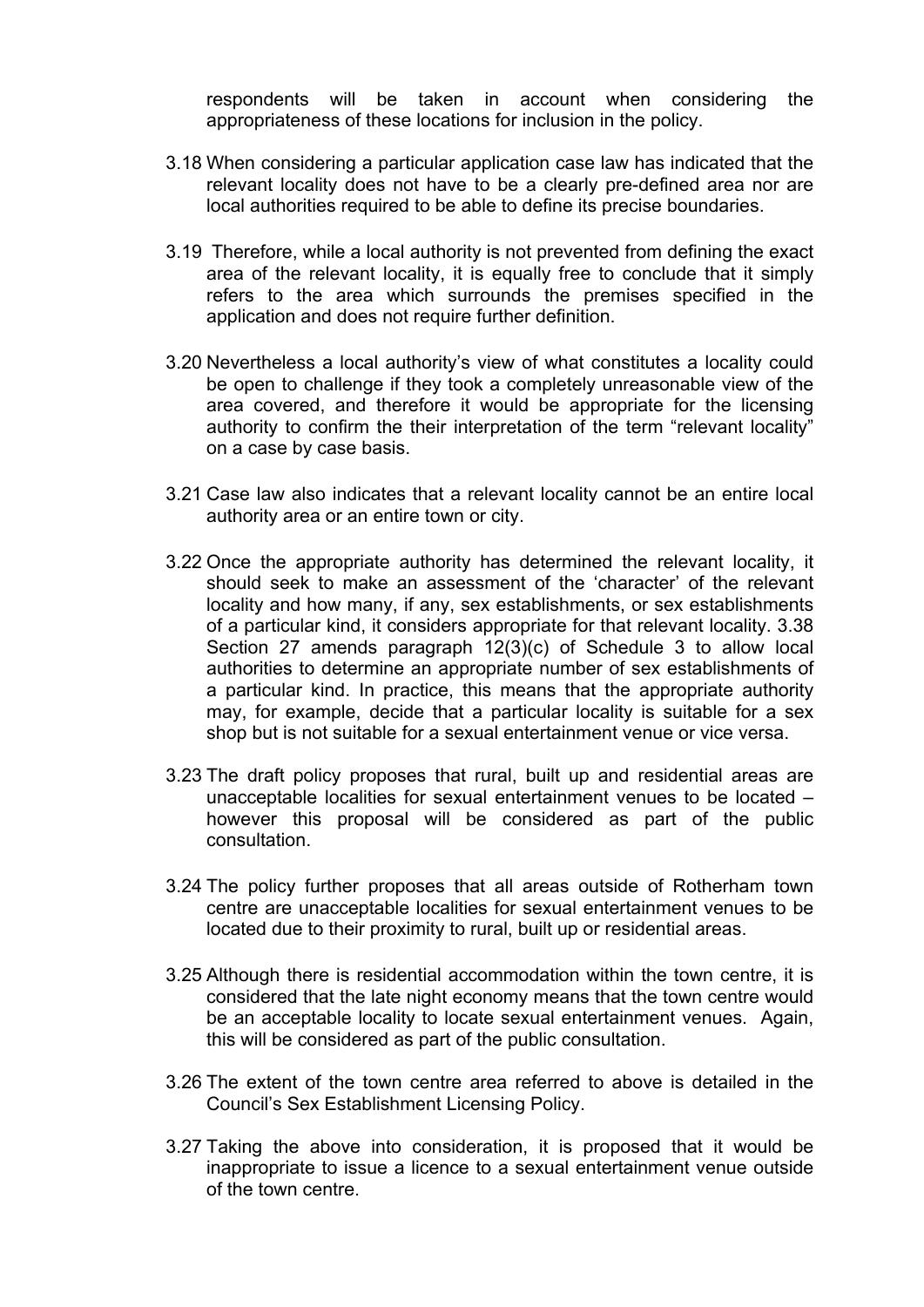- 3.28 The policy proposes to limit the number of sexual entertainment venues within the town centre area to a maximum of two, providing those premises are not too near and / or do not impact properties with sensitive uses or in sensitive locations. It is considered that this limit will allow for any demand for such venues in Rotherham to be met, whilst facilitating commercial competition between premises.
- 3.29 There is no proposal to place a limit on the number of premises in relation to sex shops or sex cinemas. However, applicants will be required to take into consideration sensitive use premises and areas when submitting applications for a licence. Such applications will be dealt with on a case by case basis, and may be refused if their presence in the locality is inappropriate or likely to have an adverse impact on the local community (including amenity and environment).

#### **Conditions**

- 3.30 When granting licence to a sex establishment, a local authority is able to impose terms, conditions and restrictions on that licence. It is proposed that standard conditions are attached each category of sex establishment. These conditions are intended to protect the general public, customers, performers and the local environment.
- 3.31 In addition to safeguards around safety and welfare, Rotherham MBC consider it essential that the employees at sex entertainment venues are protected from exploitation and as such it is proposed that specific conditions to address this are attached to all sex entertainment venue licences.
- 3.32 The appropriate proposed standard conditions will be applied to all sex establishment licences issued by Rotherham MBC. The Council does however reserve the right to amend these conditions or attach additional conditions as appropriate.

### **4. Options considered and recommended proposal**

4.1 Option 1 – the Council does not adopt the amended Schedule 3 to the 1982 Act.

This option will retain the status quo, and therefore limit the ability of local people to challenge the presence of sex establishments in their area.

In addition, the current position of regulating lap dancing clubs via by utilising the Licensing Act 2003 will remain – limiting the ability of the Council's licensing team to deal with any concerns around lap dancing clubs via the most effective means.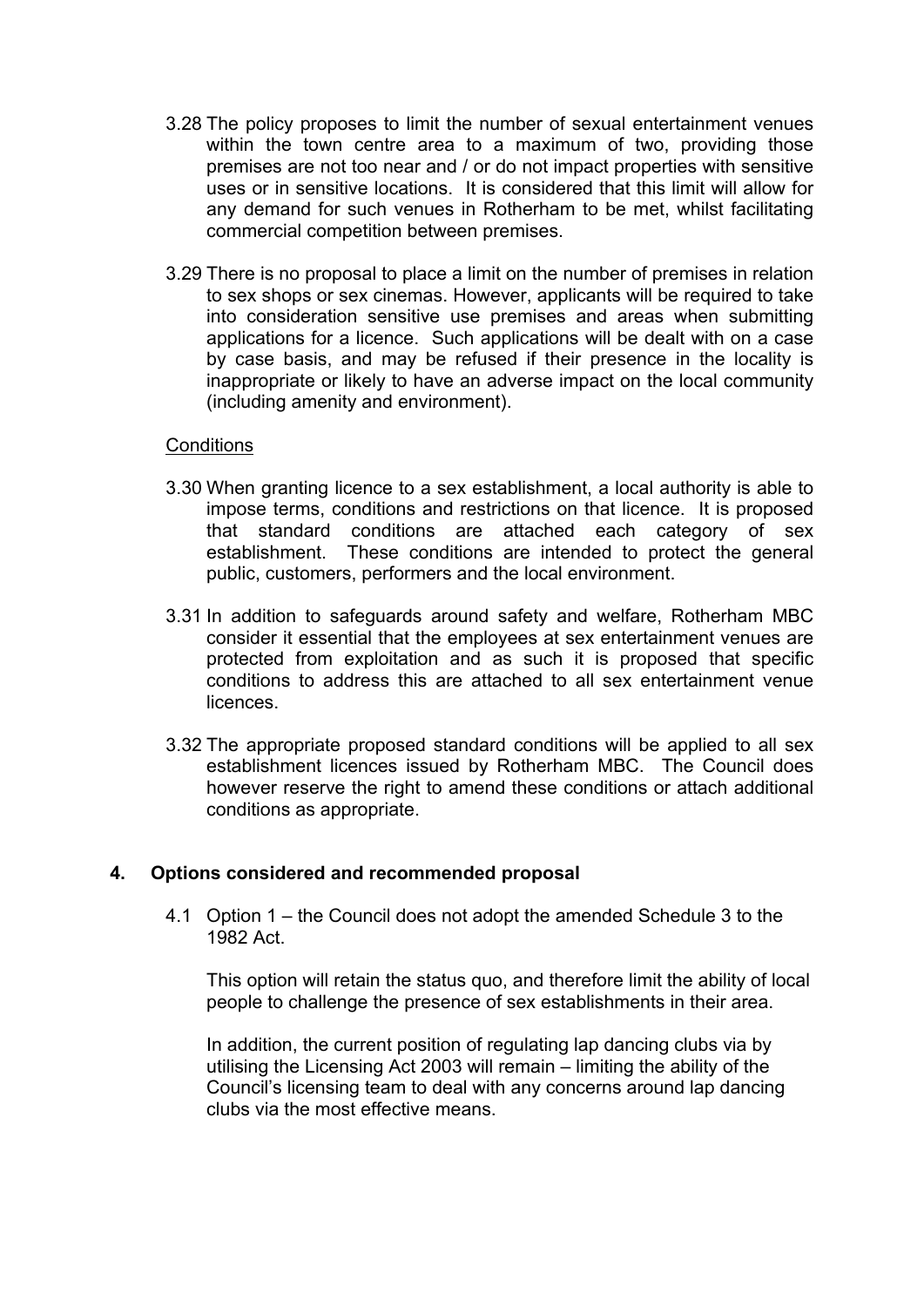4.2 Option 2 – the recommended option.

The Council considers the adoption of the amended Schedule 3 to the 1982 Act and approves the commencement of consultation on both the adoption of Schedule 3 and the introduction of the proposed Sex Establishment Licensing Policy.

## **5. Consultation**

- 5.1 This report constitutes consultation with the Licensing Board Council's the views of the Board will be incorporated into any further reports / documents regarding this issue.
- 5.2 Should Cabinet approval be given to begin consultation on the proposals within this report, licensing officers will commence a period of public consultation.
- 5.3 The consultation period will commence following agreement of the approach by Cabinet and Commissioners in October 2018, and will be for a period of 8 weeks. All appropriate consultation methods will be used in order to ensure that the consultation is both effective and meaningful, this will include direct contact with Representatives of local businesses, representatives of existing licence holders, South Yorkshire Police and the Safer Rotherham Partnership.

## **6. Timetable and Accountability for Implementing this Decision**

- 6.1 Public consultation will commence during December 2018, with a view to seeking final approval of the policy, subject to consultation responses, early / mid 2019
- 6.2 In the event that the adoptive provisions are to be taken up, the Council must pass a resolution stating this decision and which specifies the day (the first appointed day) that the provisions will come into effect in the area. The specified date must be more than one month after the day on which the resolution was passed.
- 6.3 The resolution and the date of the first appointed day must then be published in notices appearing for two consecutive weeks in a local newspaper circulated in its area. The first publication of the notices must give at least 28 days' notice of the specified date.
- 6.4 A 'transitional period' then commences lasting twelve months beginning with the first appointed day. The process that follows is set out below:
	- To allow time to comply with the new regime, existing operators, who immediately before the first appointed day, hold a premises licence issued under the 2003 Licensing Act, which allows the licensee to lawfully use premises as a sex entertainments venue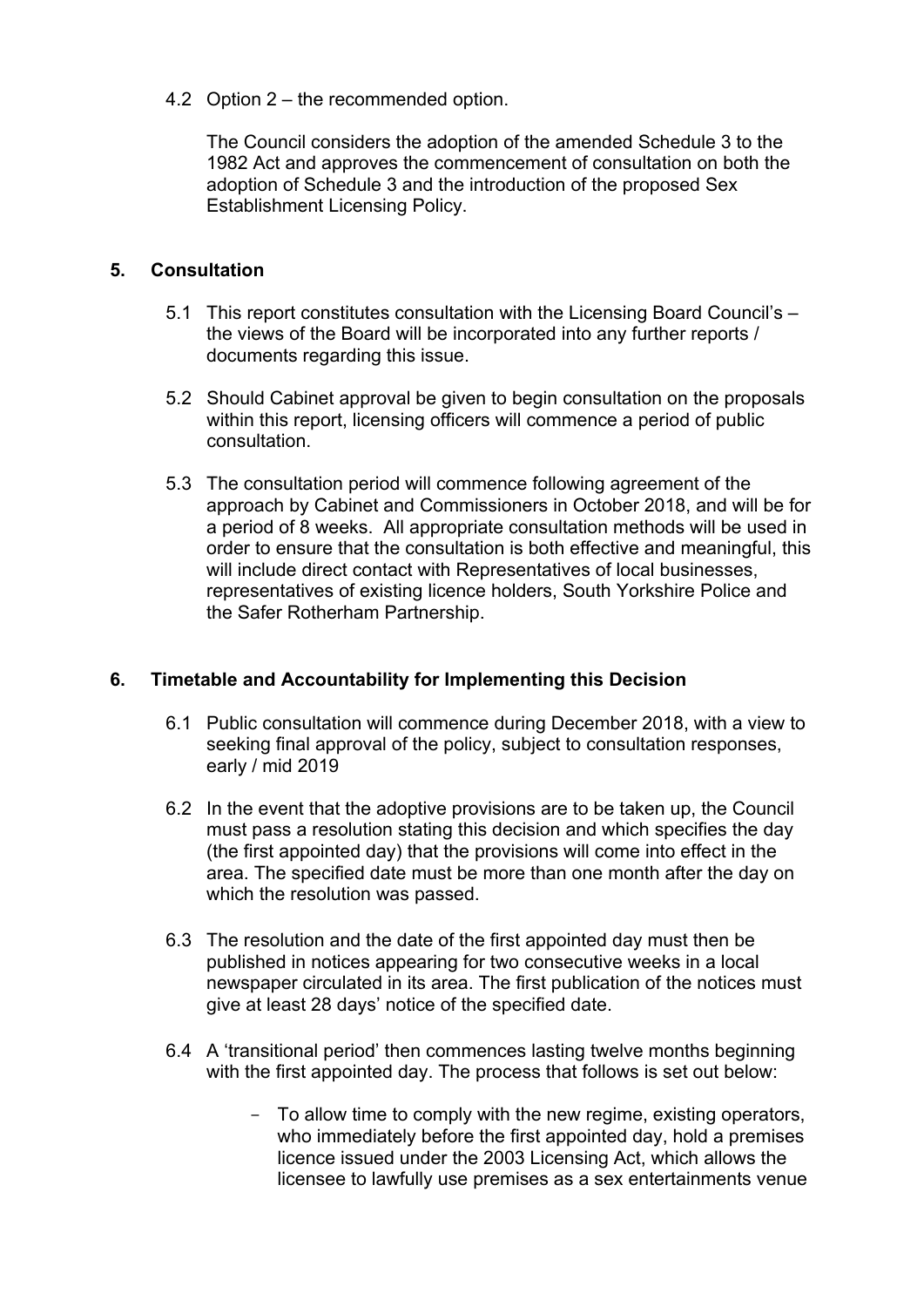will be allowed to continue to provide relevant entertainment until either the third appointed day (which falls twelve months after the first appointed day) or until such time as any application they have submitted is determined.

- New operators (who do not hold relevant 2003 Act premises licences) who wish to use premises as sexual entertainment venues after the first appointed day will not be able to use those premises until they have been granted a sexual entertainment venue licence.
- After the second appointed day (which falls six months after the first appointed day) the local authority must consider all applications received since the first appointed day, together. New applications granted will then take immediate effect. Licences granted to existing operators come into effect on the third appointed day.
- Applications made after the second appointed day shall be considered when they are made but only once all applications made before the second appointed day have been determined.
- 6.5 The decision to adopt the amended Schedule 3 is one which must be made at a meeting of the full Council. Council may also determine to delegate the decision making in relation to applications and other matters to a Council Committee or Regulatory Board – this matter will be addressed further in the final report that will be brought before Council following public consultation.

## **7. Financial and Procurement Implications**

- 7.1 Schedule 3 to the 1982 Act states that the application for grant, renewal, variation or transfer of a sex establishment licence shall pay a reasonable fee determined by the appropriate authority, but does not expand upon what would be considered to be reasonable.
- 7.2 Currently the fee for a new sex establishment licence is £7,560 (this is the fee for a sex shop licence).
- 7.3 In the event that the new provisions are adopted a costings exercise will be carried out aimed at establishing appropriate application fees on a cost recovery basis. Regard will be had to existing guidance issued by central government in relation to locally set licence fees.
- 7.4 The cost of consultation will be met from within existing service budgets.
- 7.5 There are no anticipated procurement implications introduced as a result of the proposals within this report.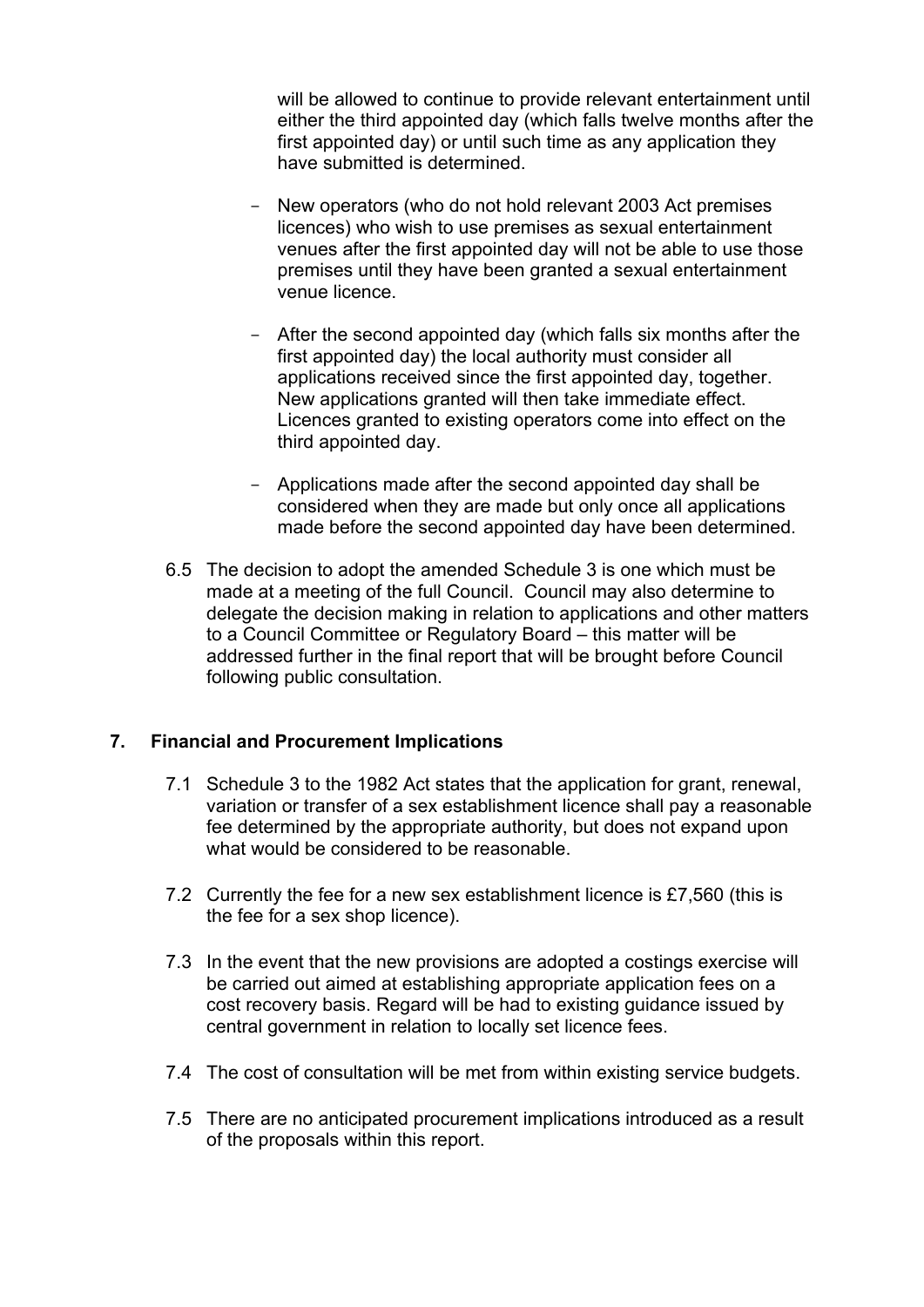## **8. Legal Implications**

1.1 All legal implications are detailed elsewhere in this report.

## **2. Human Resources Implication**

2.1 There are no HR implications arising from this report.

### **3. Implications for Children and Young People and Vulnerable Adults**

- 3.1 A failure to effectively regulate sex establishments may expose children and young people to psychological harm as a result of coming into contact with activities that are intended for adults only.
- 3.2 In addition, vulnerable adults may be exploited by the practices of sex entertainment venues (in particular) and therefore it is essential that such premises are appropriately regulated in order to ensure that vulnerable people are not exposed to physical, emotional and psychological harm.
- 3.3 It is considered that the adoption of the amended Schedule 3 along with the introduction of the Sex Establishment Licensing Policy will allow for the effective regulation of sex establishments in Rotherham and the mitigate the risk of harm that is presented to children, young people and vulnerable adults.

## **4. Equalities and Human Rights Implications**

- 4.1 A full Equality Assessment will be undertaken in order to ensure that the proposed adoption and policy has no adverse impacts on equalities and human rights.
- 4.2 The findings of the assessment will be incorporated into the final policy.

## **5. Implications for Partners and Other Directorates**

5.1 There are no implications anticipated for partners or other Directorates.

### **6. Risks and Mitigation**

- 6.1 See section 10.1 to 10.3 above.
- 6.2 There are no other apparent risks in relation to the proposals within this report.